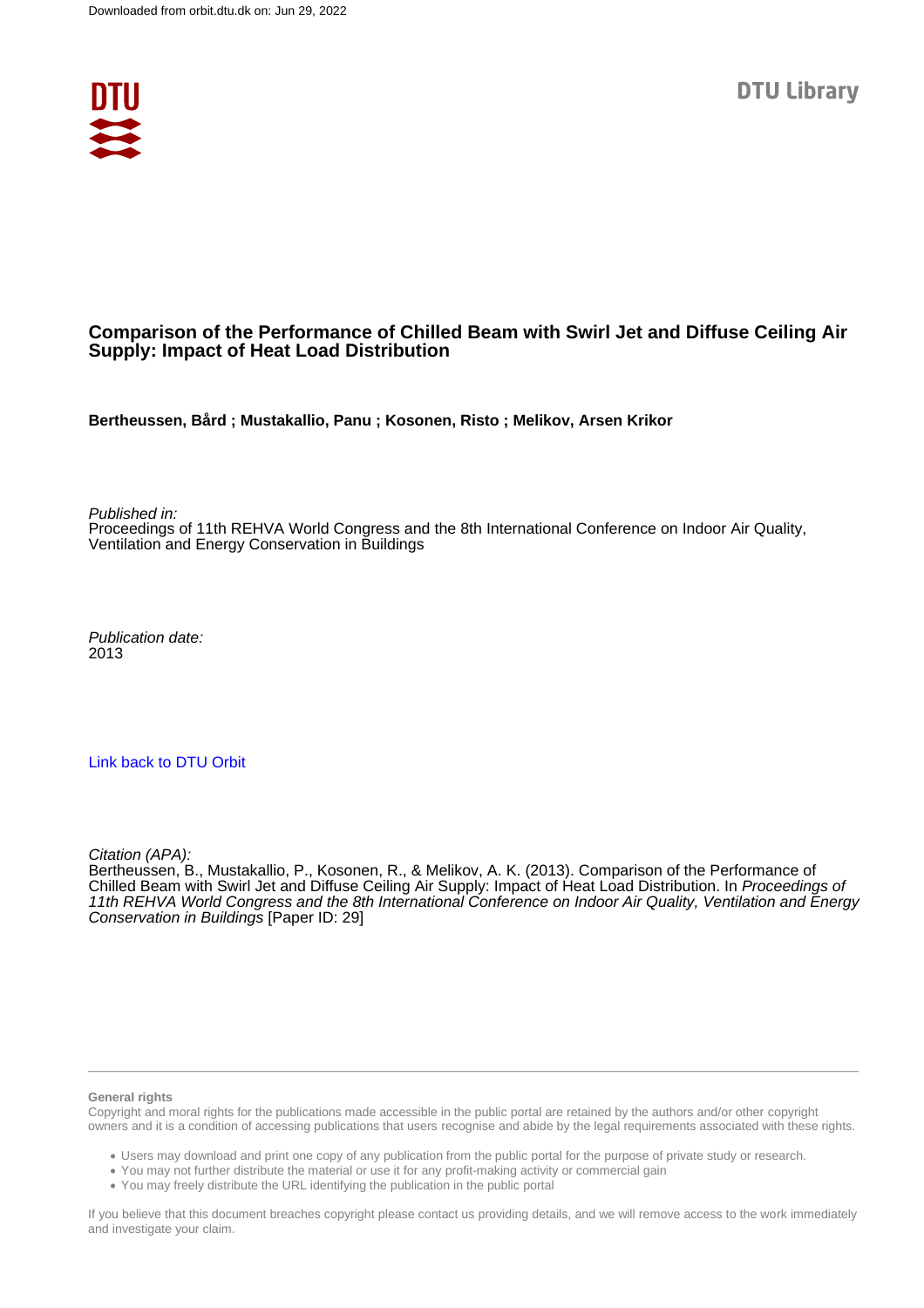# **Comparison of the Performance of Chilled Beam with Swirl Jet and Diffuse Ceiling Air Supply: Impact of Heat Load Distribution**

Bård Bertheussen $^{1,4}$ , Panu Mustakallio<sup>2</sup>, Risto Kosonen<sup>2,3</sup>, Arsen Melikov<sup>4</sup>

*1,4Erichsen & Horgen A/S, Nydalsveien 36, 0483 Oslo, Norway, BBE@erichsen-horgen.no Halton Oy, Esterinportti 2, 00240 Helsinki, Finland, panu.mustakallio@halton.com,* 

*2,3Aalto University, Finland; School of Engineering, Department of Energy Technology, Heating Ventilating and Air-Conditioning, 2 risto.kosonen@halton.com*

*4 International Center for Indoor Environment and Energy, Department of Civil Engineering, Technical University of Denmark, <sup>4</sup> akm@byg.dtu.dk*

#### **Abstract**

*The impact of heat load strength and positioning on the indoor environment generated by diffuse ceiling air supply and chilled beam with radial swirl jet was studied and compared. An office room with two persons and a meeting room with six persons were simulated in a test room (4.5 x 3.95 x 3.5 m<sup>3</sup> (L x W x H)). A window (6.5 m<sup>2</sup> ) was simulated by radiant panels. Four chilled beam units were installed symmetrically on the suspended ceiling together with two exhaust vents. The diffuse ceiling inlet was made of standard perforated acoustic tiles (0.5% total degree of perforation). The room air temperature was controlled at 24 °C. The quality of the generated indoor environment as defined in ISO standard 7730 (2005) was assessed based on comprehensive physical measurements. The systems created Category A thermal environment in cooling situations at heat load of 50 W∙m−2 and 78 W∙m−2 (office room) and Category B thermal environment in the meeting room at high heat load of 94 W∙m−2 . The air distribution pattern was influenced by the convective flows from the heat sources. The maximum local velocity in the occupied zone was 0.23–0.26 m∙s−1 . The diffuse ceiling supply did not ensure complete mixing (ventilation effectiveness of 0.4) and the air flow rate had to be above minimum to safeguard the indoor air quality. The radial swirl jet of chilled beam also was not capable of creating complete mixing at high and concentrated heat load (ventilation effectiveness of 0.7).* 

## *Keywords – diffuse ceiling air supply, chilled beams, air distribution*

### **1. Introduction**

Room air conditioning in office buildings with the use of active chilled beam systems has become popular during the recent years due to the system's ability to remove heat more energy efficiently than all-air systems and more efficient space utilization due to smaller ventilation shafts and ducts since cooling is mainly supplied to the space by water as heat transfer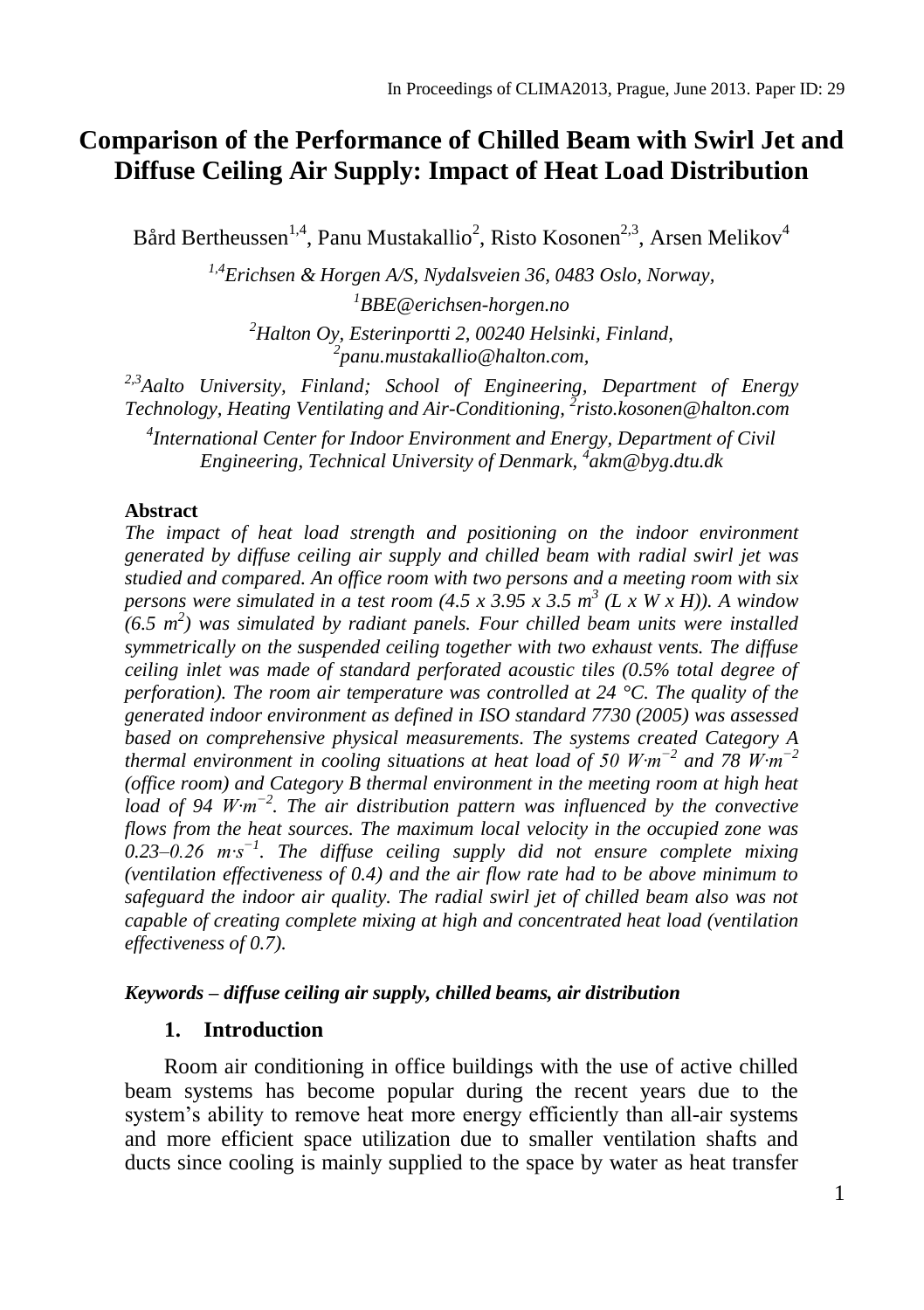medium. Chilled beam with radial swirl jet has been introduced with the benefit of more efficient mixing of supply air and the room air. Swirl air diffusion leads to fast decrease of the supply air velocity and increase of its temperature before it reaches the occupied zone. Convection flows generated by internal and external heat gains may significantly affect the air distribution in rooms with active chilled beams [1–2]. The thermal plume from high concentrated heat gains may deflect the jet and increase the velocities in the opposite side of the room [\[3\].](#page-10-0) The air distribution and performance of chilled beams with radial swirl flow jet has not been studied and reported in the literature.

Diffuse ceiling air supply is a novel room air distribution system in comfort ventilation. Recently the system has been applied in several office buildings in Denmark and in a classroom in The Netherlands. There are only limited studies on the air distribution in rooms with diffuse ceiling air supply reported in the literature [4–7]. A study by Nielsen *et al.* [\[4\]](#page-10-1) concludes that diffuse ceiling air supply has superior cooling capacity compared to mixing ventilation, displacement ventilation and low-impulse vertical ventilation.

This paper presents results on the impact of heat load distribution and strength on the air distribution and the indoor environment generated in rooms with chilled beam with swirl jet and diffuse ceiling air supply. Only part of the collected and analyzed results is presented in this paper.

## **2. Methods**

### **Experimental Facilities**

A full-scale test room (L x W x H = 4.5 m x 3.95 m x 3.5 m) was used to simulate both an office and a meeting room. A suspended system ceiling made of acoustic mineral wool tiles was mounted at height 2.7 m. Three fluorescent lighting fixtures were installed suspended below the ceiling. Four chilled beam units with radial swirl diffuser of type Halton CSW (Fig. 1c) were installed symmetrically and recessed into the suspended ceiling together with two extract vents. The wall and ceiling of the void above the suspended ceiling was carefully sealed with a plastic membrane, and air supply ducts were installed with bends facing upwards to pressurize the void and ensure even distribution of air when the void works as plenum for diffuse ceiling air supply (Fig. 1a). The mineral wool tiles were perforated with tubes with an inner diameter of 13.8 mm, constituting a total degree of perforation 0.5% (Fig. 1b).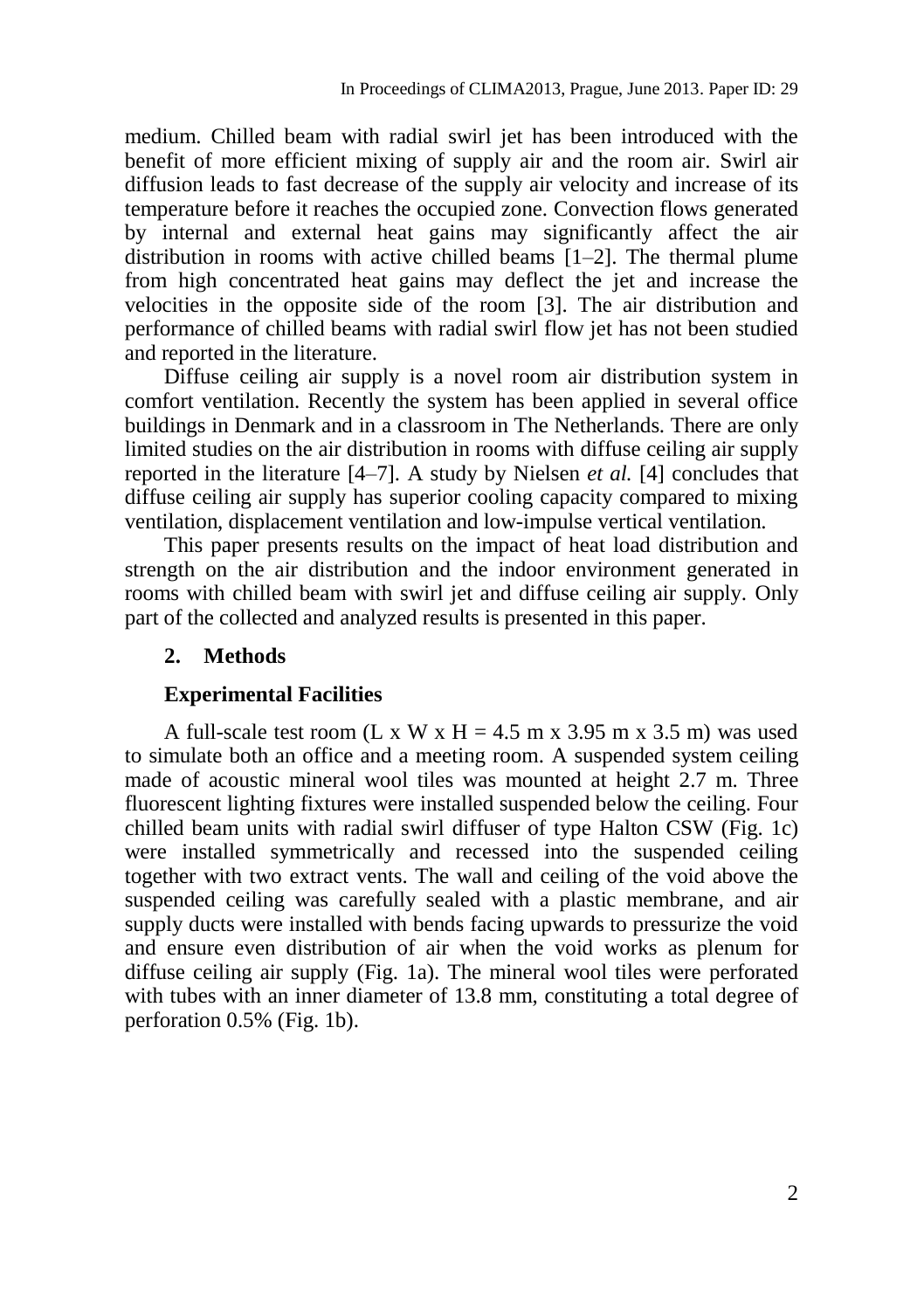

Figure 1: a) Plenum (ceiling void) of diffuse ceiling air supply. b) Air distribution principle of diffuse ceiling air supply [4]. c) Air distribution principle of chilled beam with swirl jet [8].

#### **Heat Load Simulators**

One of the occupants was simulated by a thermal manikin representing an average female body size. The remaining occupants were simulated with dummies, comprised of head, torso and legs, which were heated by internally installed light bulbs and fans to ensure an even surface temperature. Computers were simulated by light bulbs installed inside metal boxes with output control. A window with area of  $6.5 \text{ m}^2$  was simulated by radiation panels using warm water circulation to achieve the surface temperature corresponding to a fixed heat gain. To simulate the effect of direct solar radiation through the window an electric foil with output power control was placed on the floor covering the floor area from the window wall to a distance of 0.8 m.

### **Experimental Conditions**

Eight experiments were performed with the chilled beam with swirl diffuser (CSW) and diffuse ceiling air supply (DC) at different heat load in the room as specified in Table 1. In the case of meeting room asymmetrical heat load distribution was studied as well (case "DC meeting room asymmetrical 94 W∙m−2"and case "CSW meeting room asymmetrical 94  $W·m<sup>-2</sup>$ ". Table 1).

The simulations represent summer conditions and the room temperature was maintained at  $24.0 \pm 0.5$  °C (the room temperature was defined as the average temperature at 1.1 m in 16/20 locations (Figs. 2–3) in the occupied zone).

Chilled water was supplied to the active chilled beam system and the water flow rate and the water temperature was designed to supplement the cooling capacity to the supplied air in respect to the heat load in the experiments.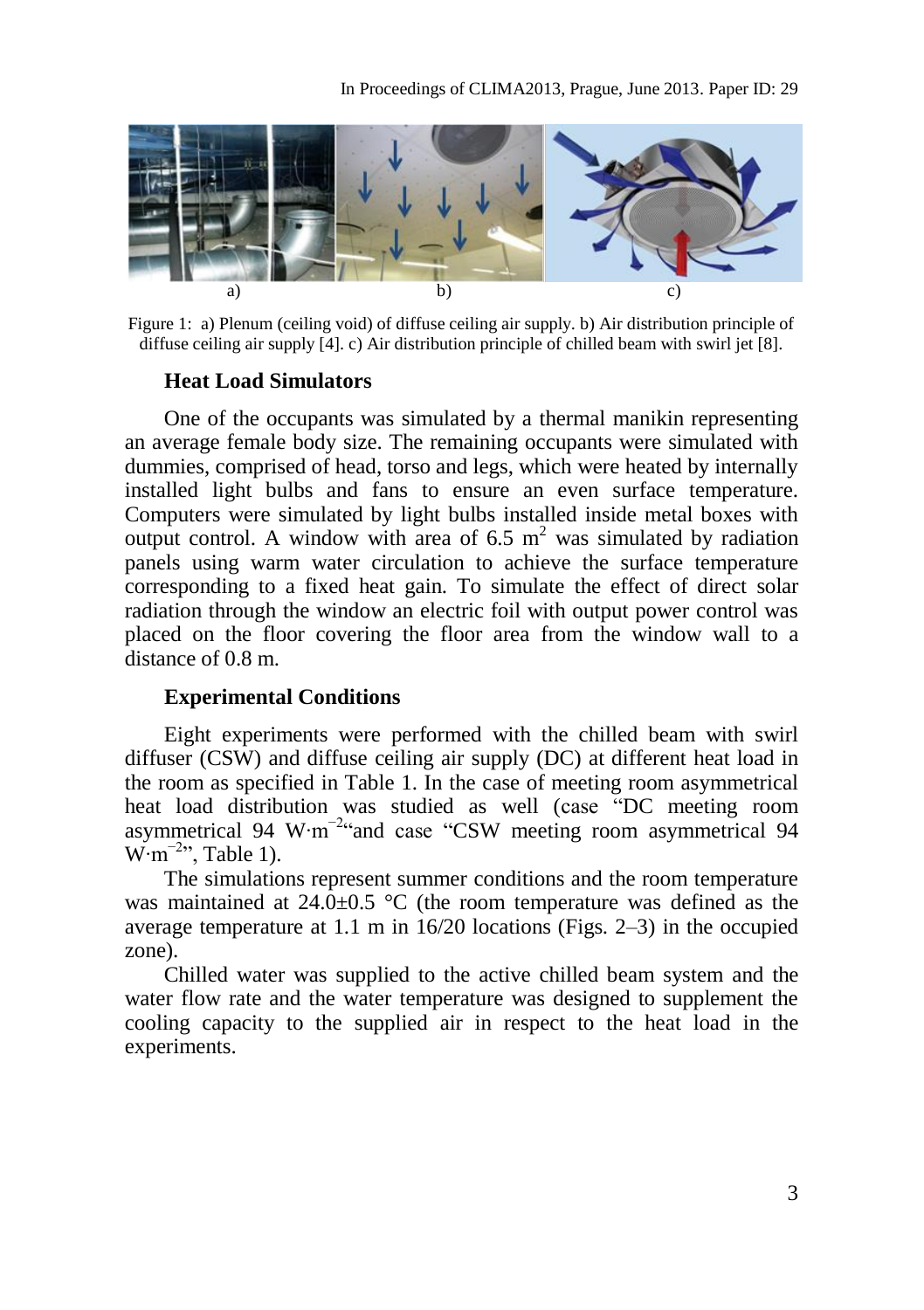| Case                                                         | Air                           | Air    | Window         |
|--------------------------------------------------------------|-------------------------------|--------|----------------|
|                                                              | flow rate                     | supply | surface        |
|                                                              |                               | temp.  | temp.          |
|                                                              | $[L\cdot s^{-1}\cdot m^{-2}]$ | [°C]   | r°Cl           |
| DC office 50 $W \cdot m^{-2}$                                | 5.2                           | 14.5   | $26.5 \pm 0.5$ |
| CSW office 50 $W \cdot m^{-2}$                               | 2.0                           | 17.9   | $26.5 \pm 0.5$ |
| DC office 78 $W·m^{-2}$                                      | 7.7                           | 14.7   | $32.2 \pm 0.5$ |
| CSW office 78 $W \cdot m^{-2}$                               | 2.0                           | 15.7   | $32.2 \pm 0.5$ |
| DC meeting room 94 $W \cdot m^{-2}$                          | 9.4                           | 14.0   | $32.2 \pm 0.5$ |
| CSW meeting room 94 W $\cdot$ m <sup>-2</sup>                | 4.0                           | 14.3   | $32.2 \pm 0.5$ |
| DC meeting room asymmetrical<br>94 W $\cdot$ m <sup>-2</sup> | 9.5                           | 14.6   | $32.2 \pm 0.5$ |
| CSW meeting room asymmetrical<br>94 $W·m^{-2}$               | 4.0                           | 14.2   | $32.2 \pm 0.5$ |

Table 1: Experimental conditions.

The heat load is specified in Table 2. The layout in the office cases at 50 W∙m−2 and 78 W∙m−2 was identical. These simulations represent an office with two workplaces in summer situation with moderate and high heat load (Fig. 2). The conditions in the meeting room cases simulated summer season and six seated persons (Fig. 3), with high internal and external loads (Table 2). The cases "DC/CSW meeting room asymmetrical 94 W⋅m<sup>-2α</sup> were studied with unchanged heat load but rearranged distribution. In these cases all the occupants were placed on the same side of the table simulating two rows of tree persons watching a presentation.

Table 2: Heat gains in the simulations.

| Heat gain             | Office        | Office     | Meeting room  |
|-----------------------|---------------|------------|---------------|
|                       | 50 $W·m^{-2}$ | $78 W·m-2$ | 94 $W·m^{-2}$ |
|                       | <b>IWI</b>    | [W]        | [W]           |
| Persons (manikins)    | 75            | 75         | 75            |
| Persons (dummies)     | 83            | 83         | 5x83          |
| Lighting fixtures     | 2x2x36        | 2x2x36     | 2x2x36        |
| Lighting fixtures     | 2x58          | 2x58       | 2x58          |
| Computers             | 2x178         | 2x178      | 2x153         |
| Window                | 114           | 426        | 426           |
| Solar load (on floor) | 0             | 189        | 189           |
| Total load            | 888           | 1389       | 1671          |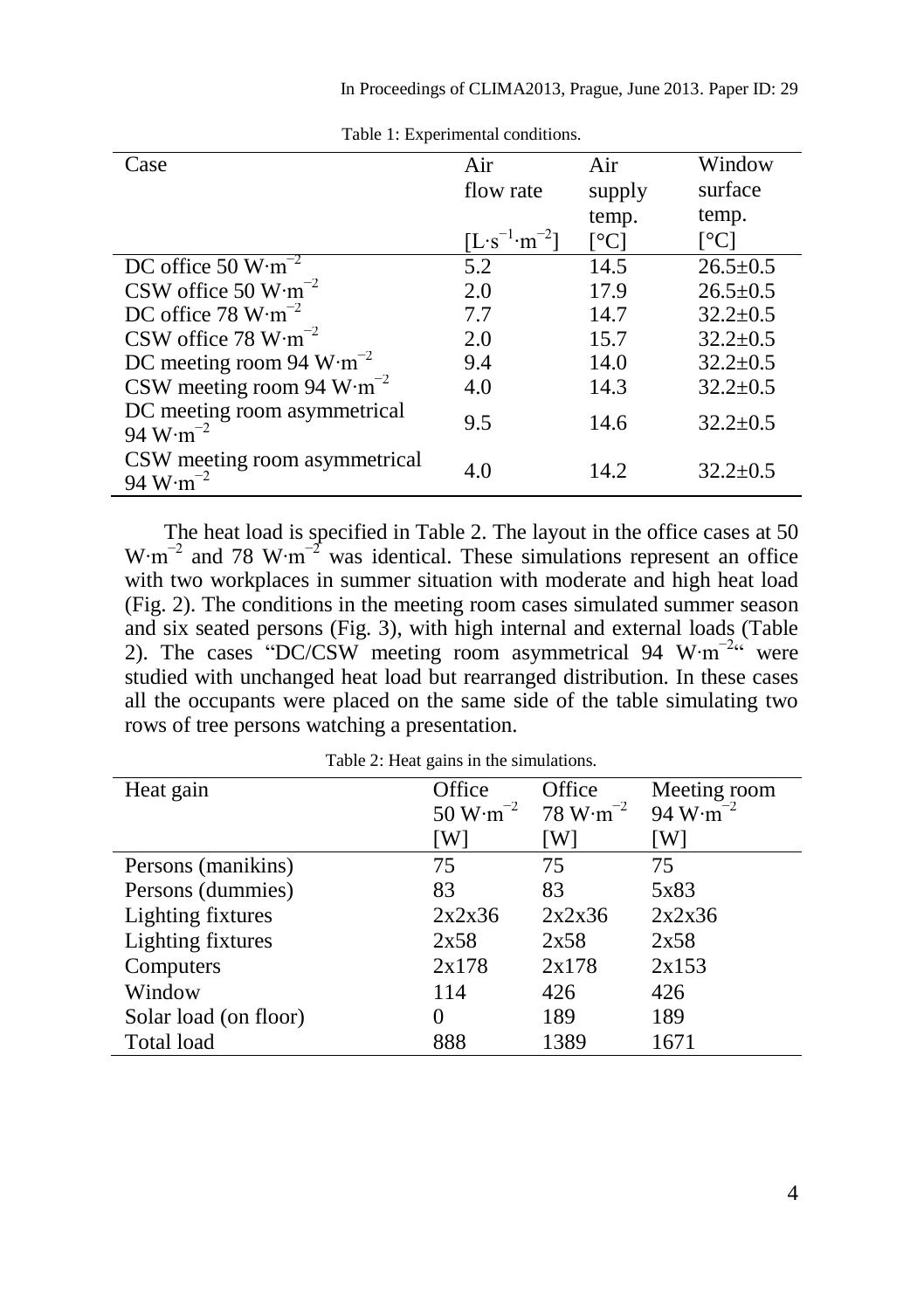





Figure 3: Experimental set up case "DC/CSW meeting room 94 W∙m−2". Mean air speed and mean air temperature measured in locations numbered from 1–20. Concentration of tracers gases measured in locations A–H (heights: A: 0.1, 1.1, 1.7 m, B: 0.1, 1.1, 1.7 m, C–H: 1.1 m).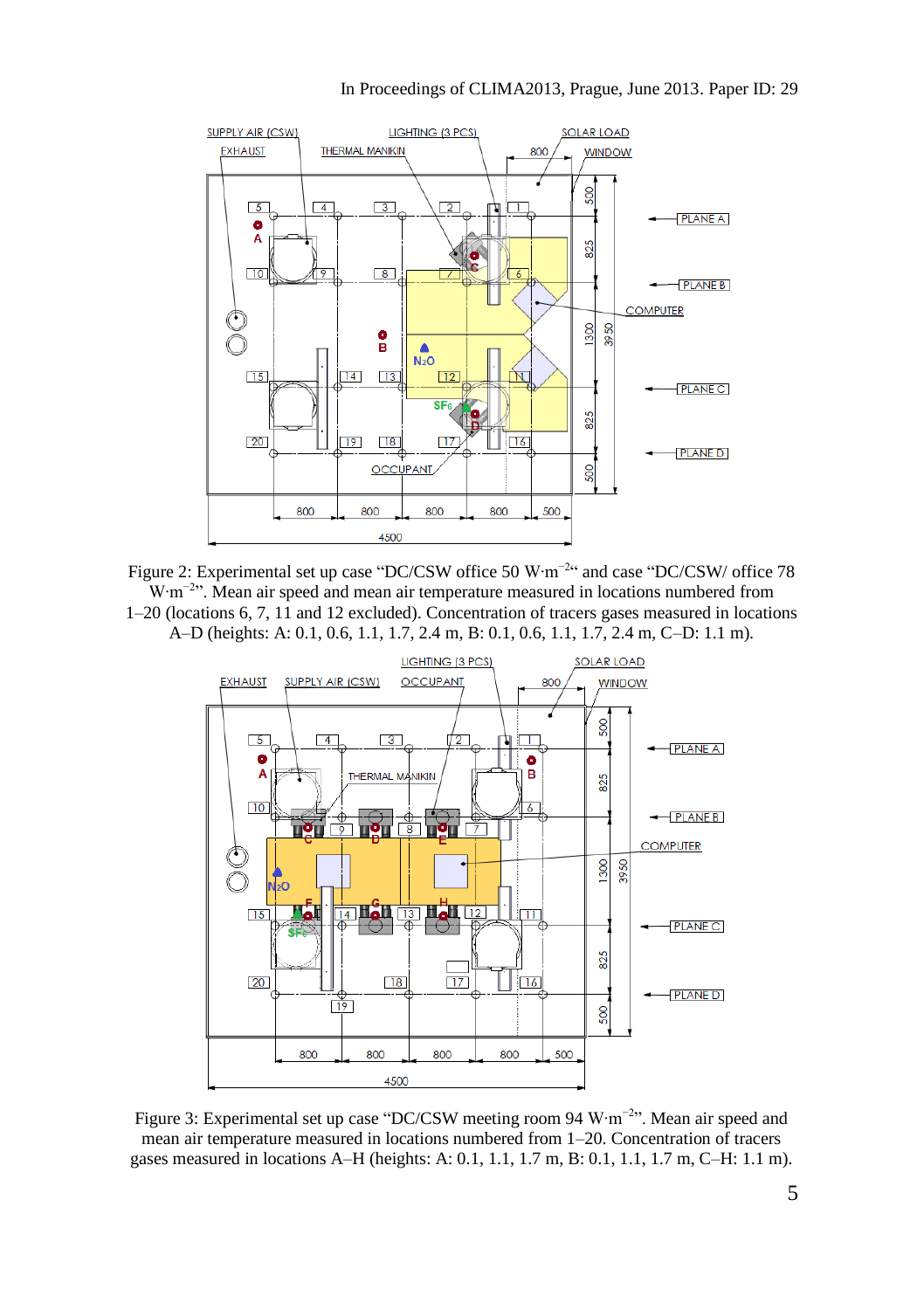## **Measuring Procedure**

Measurements of air speed and air temperature were conducted in several locations in the occupied zone to evaluate the velocity conditions, draught rate and temperature distribution (vertical temperature difference and non-uniformity in the temperature distribution). The air speed and air temperature was measured in six heights  $(0.1, 0.2, 0.5, 1.1, 1.5, 1.8 \text{ m})$  above the floor level at twenty locations positioned symmetrically in a grid as shown in Figs. 2–3. The measurements were initiated when the room conditions became stabile. Three minutes mean values for the air speed and air temperature, in addition to the turbulence intensity, were obtained from each position. When the measurements in one of the locations (x, y) finished, the stand with the sensors was moved to the next location. A waiting time of three minutes was introduced after the stand was moved to another position before the next series of measurements were initiated.

Smoke was released into the supply to visualize the air flow pattern in the room. Smoke visualization was performed in each of the experiments and this part of the experiment was recorded by a digital video camera.

Tracer gas measurements were conducted in the experiments for the purpose of evaluating the ventilation effectiveness of the systems investigated and normalized concentration of pollution in the room. Sulfur hexafluoride  $(SF_6)$  was used to simulate an active source of contamination (combined heat source and contaminant source) in this case the biofluents emitted from a human being. The  $SF_6$  was released from the torso of one of occupants in the experiments. Nitrous oxide  $(N_2O)$  was used to simulate emissions from a passive source represented by emissions from a table. The tracer gas was released as a constant dose  $(0.15 \text{ l·s}^{-1})$  through a sponge fastened to the source to prevent high momentum of the released tracer gas flow. The points of release are indicated on Figs. 2–3. The tracer gas concentrations in the room were allowed to reach steady state conditions before the concentration measurements were initiated. Air was sampled through tubes from several points in the room and from the supply and return ducts, and the concentrations of  $SF<sub>6</sub>$  and  $N<sub>2</sub>O$  were monitored. The measurement locations and points are defined in Figs. 2–3. When the concentrations reached stable values, thus steady state conditions, the necessary number of measurement were conducted to obtain sufficient number of concentration values from each channel to allow for statistical analysis of the results (8–20 values). The arithmetic mean was calculated from the obtained values in each point and the mean values were used in the analysis to calculate ventilation effectiveness.

## **Measuring Equipment**

The air speed was measured using a multichannel low Velocity Thermal Anemometer (Measurements System HT-400, manufactured by "Sensor"),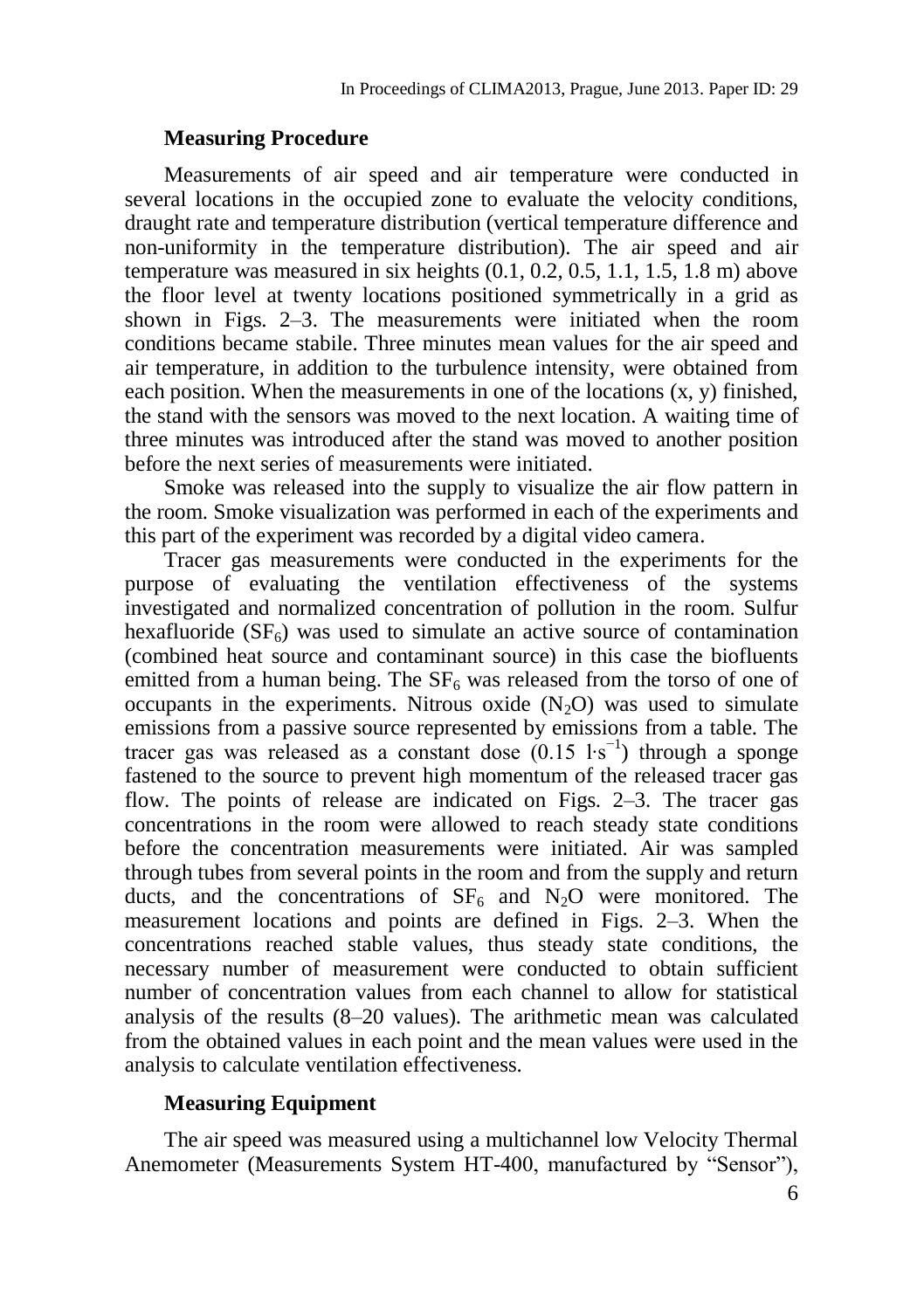consisting of six transducer units HT-426-0 with omnidirectional velocity probes type HT-412. The velocity measurement range of the instrument is 0.05–5 m∙s−1 . The air temperature was measured using six Pt100 Class A sensors positioned close to each velocity probe. The systems were interfaced a computer for the purpose of data collection.

The air flow rates in the supply and return ducts were measured with two Furness Controls FCO33 (Orifice plate according ISO 5167 with differential pressure transmitter). The total water flow rate to the CSW chilled beams was measured with Krohne Electromagnetic flow meter IFC 010. These two systems were interfaced a computer for the purpose of data collection.

The concentration of tracer gases were monitored by a Brüel & Kjær Photoacoustic Multi Gas Analyzer—Model 1302; repeatability 1% of the measured value. Purpose built sampler and dozer with software were used to dose the tracer gases  $(0.15 \text{ L} \cdot \text{s}^{-1})$  and to collect the air samples for the photoacoustic multi gas analyzer.

The ventilation system had a built in smoke machine (F-100 Performance fog generator, High End Systems, USA) which was used to release smoke into the supply to visualize the air distribution from the air terminal device.

#### **Data analyses**

The measured data were used to evaluate the thermal environment according to the categories specified in ISO standard 7730 (2005). Ventilation effectiveness, defined as the tracer gas concentration in the exhaust divided by the tracer gas concentration at the measured points in the room, was used to assess the air quality in the room as generated by the systems.

### **3. Results and discussion**

The effect of the heat load distribution on the air distribution was studied in 8 cases. The office simulations introduced a highly asymmetrical heat load distribution where all the heat gains were positioned on one side of the room, i.e. the side of the window wall. The meeting room simulations introduced a more uniform heat load distribution and the occupants and the computers were distributed evenly in the room.

In the office room simulations the main effect of the highly asymmetrical heat loads arrangement on the air flow pattern was circulation in the whole room (revealed by the smoke visualizations) which led to high air speeds in the lower part of the occupied zone opposite to the heat gains (Fig. 4). The main air flow pattern looked very similar at moderate and high heat loads. However, the maximum air speed in the occupied zone increased substantially in the case CSW from  $0.18 \text{ m} \cdot \text{s}^{-1}$  at 50 W⋅m<sup>-2</sup> to  $0.26 \text{ m} \cdot \text{s}^{-1}$  at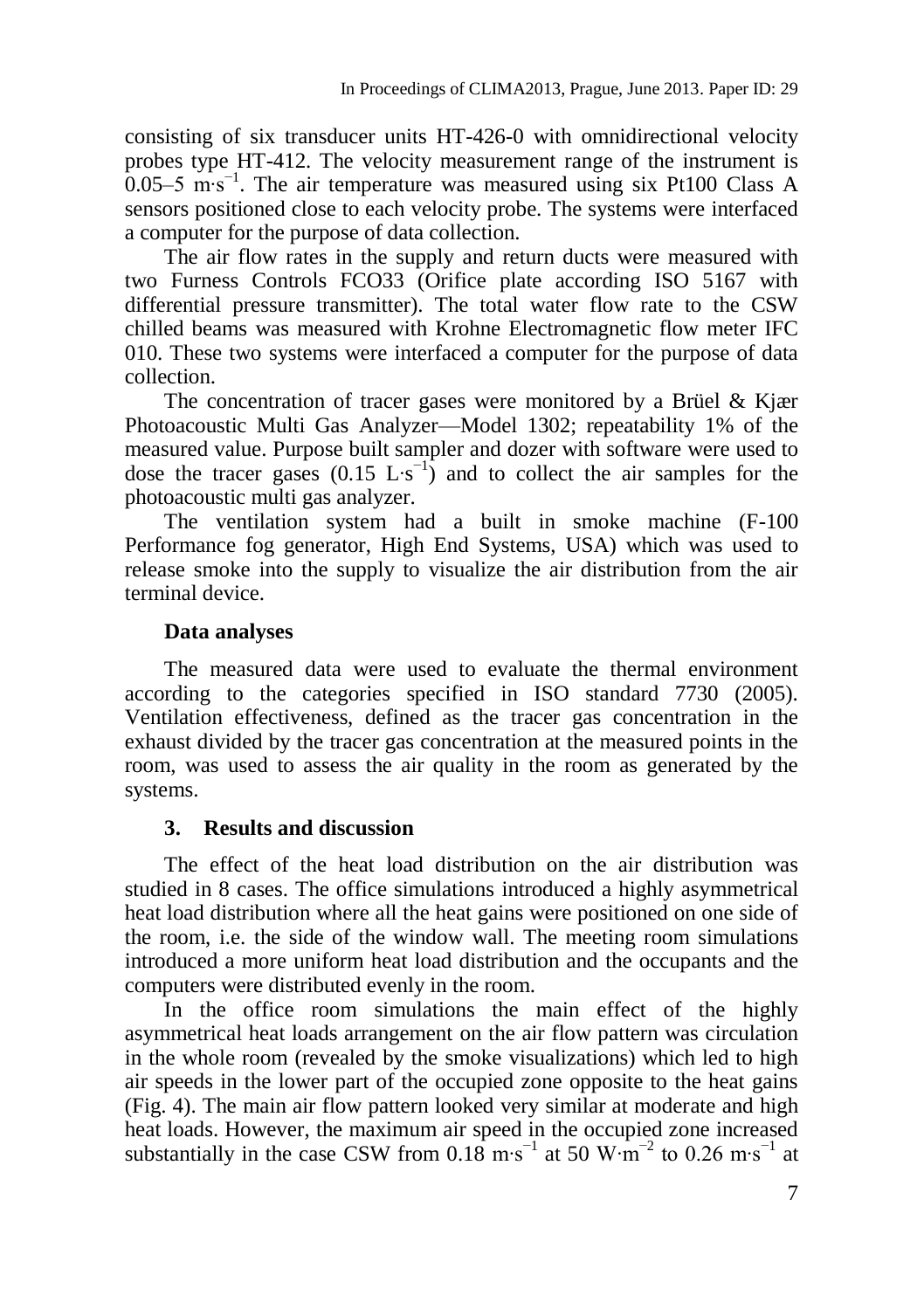78 W⋅m<sup>-2</sup> and in the case DC from 0.20 m⋅s<sup>-1</sup> at 50 W⋅m<sup>-2</sup> to 0.23 m⋅s<sup>-1</sup> when the heat load was increased to 78 W⋅m<sup>-2</sup>. The thermal environment for the occupants in the office simulations was not noticeable affected by the increased heat load. Both systems created uniform thermal environment in the area of the occupants with mean air speeds generally in the range 0.05– 0.1 m∙s−1 in all the office simulations. ISO 7730 (2005) defines draught rate index of maximum 10% to satisfy the draught requirements for Category A thermal environment. None of the locations in the occupied side of the office room had draught rate index above 10%.



Figure 4: Examples of air speed distribution in office room. The x-axis on the figures shows the longitudinal position in the room and the air speed was measured at  $x = 3.7, 2.9, 2.1, 1.3$ , 0.5 m from the window. The planes cover the area from 0.1 to 1.8 m above floor level. The positions of the planes are defined in Figs. 2–3. Plane A is in the boundary of the occupied zone. The position of the occupant (manikin) is indicated with red arrow.

In the case of meeting room the uniform distribution of occupants and computers in case DC (94 W⋅m<sup>-2</sup>) and case CSW (94 W⋅m<sup>-2</sup>)</sup> created generally higher air speeds in the occupied zone when compared to the office room simulations. Air circulation could be observed in the room in the opposite side of the heat loads. The maximum air speed in case CSW (94  $\text{W}\cdot\text{m}^{-2}$ ) was 0.22 m⋅s<sup>-1</sup>, i.e. 0.04 m⋅s<sup>-1</sup> lower compared with case CSW office room at 78 W⋅m<sup>-2</sup>. The maximum air speed in case DC (94 W⋅m<sup>-2</sup>)</sup> was 0.22 m⋅s<sup>-1</sup>, i.e. almost identical with case "DC office 78 W⋅m<sup>-2</sup>". Several of the locations in the vicinity of the occupants in the meeting room had draught rate index in the range 11–20% which corresponds to Category B thermal environment in ISO 7730 (2005).

When all the occupants in the meeting room were moved to one side of the table (asymmetrical location of heat load) the air circulation in the cases CSW and DC (94 W⋅m<sup>-2</sup>)</sub> caused by the external heat gains was interrupted by the perpendicular convective flows from the occupants and computers, resulting in reduced velocities and reduced draught rate index in the area of the occupants. In fact the quality of the thermal environment was slightly improved.

The impact of the airflow pattern on the distribution of pollution in the room was assessed by the ventilation effectiveness in the breathing zone of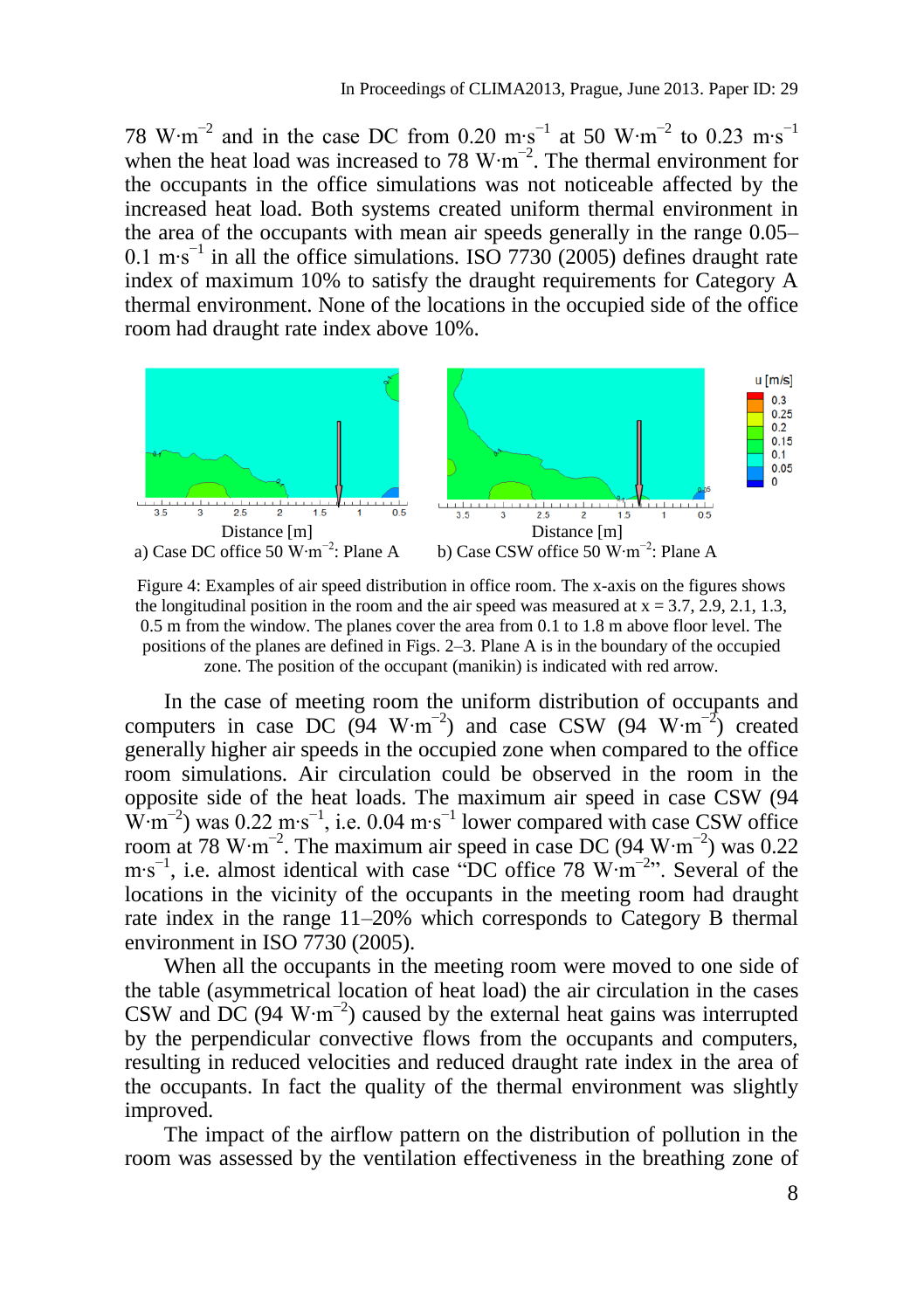the occupants. Effectiveness in removing contamination from active  $(SF_6)$ and passive  $(N_2O)$  pollution sources was assessed. Tracer gas measurements were not conducted in the case "CSW office room 78 W⋅m<sup>-2</sup>" and the case "CSW meeting room 94 W∙m−2 " due to problems with the experimental facilities at the beginning of the experiment.

The results presented in Fig. 5 show that the CSW chilled beam system achieved good mixing in the case "CSW office 50 W⋅m<sup>-2</sup>" with ventilation effectiveness equal to approximately 1 (the ventilation effectiveness was defined as tracer gas concentration measured at the exhaust divided by the tracer gas concentration at the measured point). The system was not able to create complete mixing in case of meeting room with asymmetrical heat load (94 W⋅m<sup>-2</sup>); the ventilation effectiveness was 0.7 for N<sub>2</sub>O. These results imply that the desired indoor air quality may be safeguarded by the system at outdoor air flow rate equal to the minimum ventilation rate when the heat load is moderate, and that higher air flow rates are required when the heat load is increased.



Figure 5: Ventilation effectiveness in the breathing zone of the occupants (Figs. 2–3). y-xasis: ventilation effectiveness, x-axis: heat load.

Complete mixing was not achieved in any of the experiments with diffuse ceiling air supply. The ventilation effectiveness was as low as 0.4 for N<sub>2</sub>O in case "DC meeting room 94 W⋅m<sup>-2</sup>" and case "DC meeting room asymmetrical 94 W⋅m<sup>-2</sup>" (Fig. 5). The results in Fig. 5 also show that the